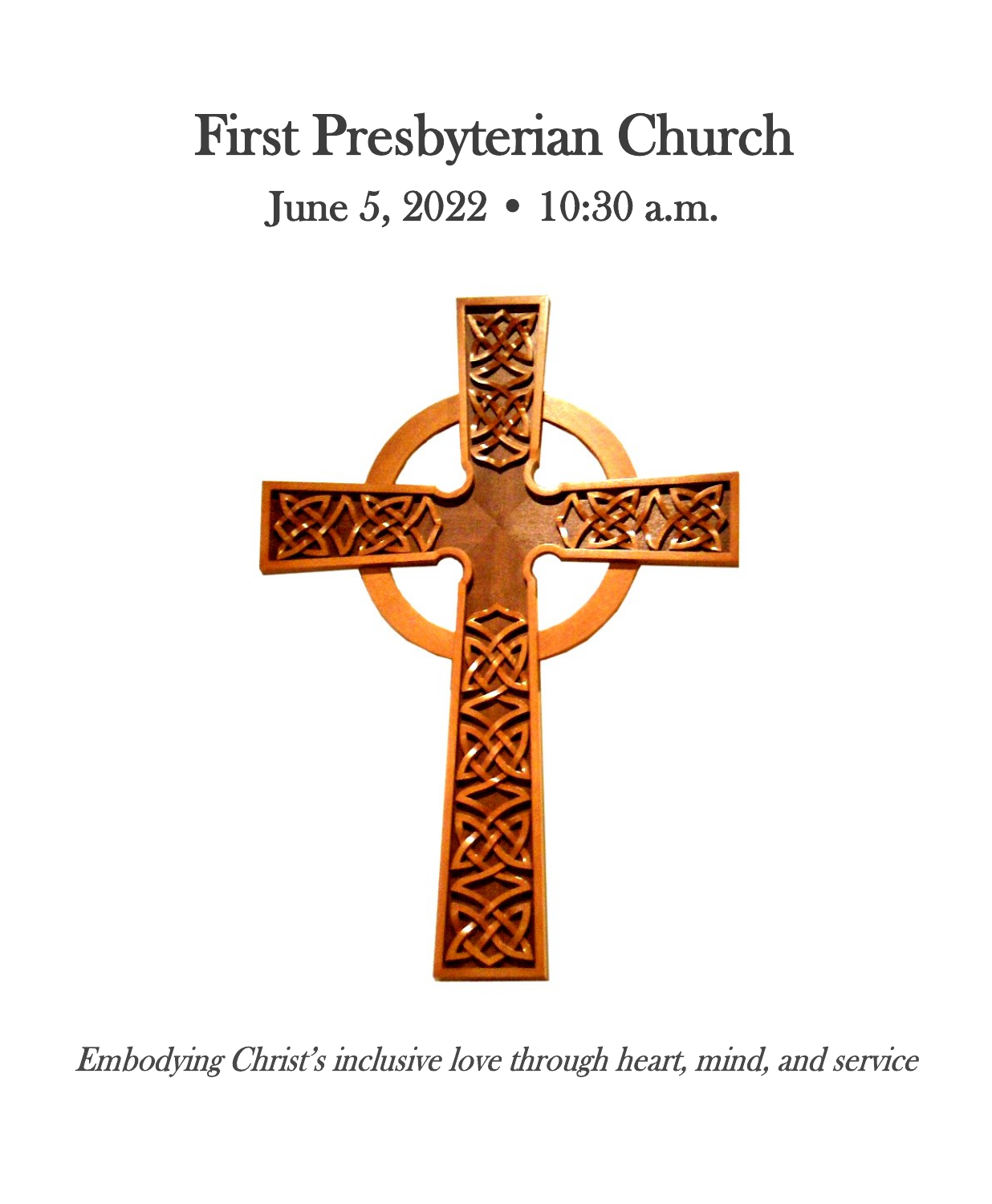# **FIRST PRESBYTERIAN CHURCH Oak Ridge, Tennessee** *A Congregation of the Presbyterian Church (U.S.A.)*

## **June 5, 2022** *Pentecost Sunday*

*\*Please stand, in body or in spirit. Text printed in bold italics to be read in unison.*

#### **Prelude**

#### **Welcome**

#### **\*Call to Worship**

God declares, "I will pour out my Spirit on all people. Your sons and your daughters will prophesy. *Your young will see visions. Your elders will dream dreams."* The wind of God is among us, doing something new. *The Spirit of God is here, transforming lives and leading us forward.* Let us worship the living God!

**\*Hymn 305** *Come Sing, O Church, in Joy!*

#### **\*Call to Confession**

#### **\*Prayer of Confession**

*Almighty God, long ago you poured out your Spirit upon gathered disciples, creating a bold, new community of faith. We confess our reluctance to be as courageous when it comes to speaking the good news of your love. We fear the rush of your Spirit in our lives and what you might call us to do. We build barriers of protection more easily than we build bridges of reconciliation. Forgive us, we pray. Transform our timid lives by the power of your Spirit, that we may live with joy and with faithfulness for the sake of Jesus Christ, in whose name we pray. Amen.*

#### **\*Assurance of Forgiveness**

#### **\*The Peace of Christ**

Since God has forgiven us in Christ, let us forgive one another. The peace of the Lord Jesus Christ be with you all. *And also with you***.**

Let us share the peace of Christ with one another.

#### **\*Sung Response** *We are forgiven*

*We are forgiven. We are forgiven. Thanks be to God. Thanks be to God. We are forgiven. We are forgiven. Thanks be to God. Thanks be to God.* 

**Time with the Children**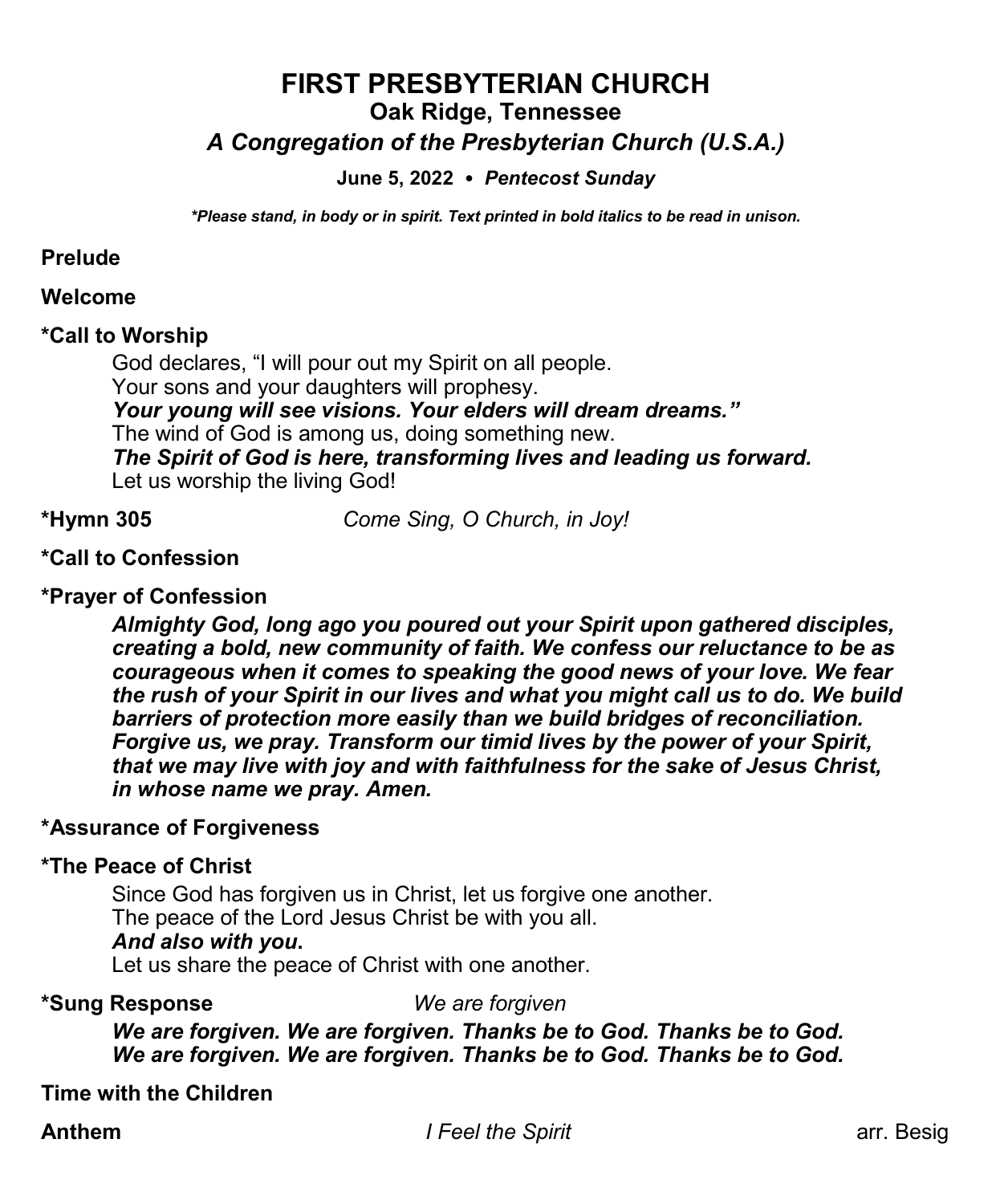**Scripture Reading** Acts 2:1-21

**Sermon Example 3 That You Say?"** Sharon Youngs Sharon Youngs

**Musical Reflection**

**The Eucharist**

**Invitation to the Table**

**Great Thanksgiving**

The Lord be with you.

**And also with you.**

Lift up your hearts.

**We lift them up to the Lord.**

Let us give thanks to the Lord our God.

**It is right to give our thanks and praise.**

It is truly right and our greatest joy to give you thanks …

who forever sing to the glory of your name:

*Holy, holy, holy Lord, God of power and might, heaven and earth are full of your glory, Hosanna in the highest. Blessed is the One who comes in the name of the Lord. Hosanna in the highest.*

Thank you for Jesus, our Savior and Lord. …

Great is the mystery of faith:

*Christ has died. Christ is risen. Christ will come again.*

Gracious God, pour out your Holy Spirit upon us …

with the Holy Spirit in the holy church, now and forever. *Amen.*

*Our Father in heaven, hallowed be your name, your kingdom come, your will be done, on earth as in heaven. Give us today our daily bread. Forgive us our sins as we forgive those who sin against us. Save us from the time of trial and deliver us from evil. For the kingdom, the power, and the glory are yours now and forever. Amen.*

**Breaking of the Bread**

**Communion** 

**Prayer after Communion**

*You have given yourself to us, Lord. Now we rise from this table to give ourselves to others. May your Spirit continue to strengthen and inspire us in both word and deed, now and always; in Jesus' name. Amen.*

**\*Hymn 280** *Come, O Spirit, Dwell Among Us*

**\*Charge and Blessing**

**\*Sung Response** *Irish Blessing* 

*May the road rise to meet you, may the wind blow at your back, May the sun shine warmly on your face. May the rain fall softly on your field, And until we meet again, until we meet again, May God hold you in the palm of his hand. Amen.*

# **Postlude**